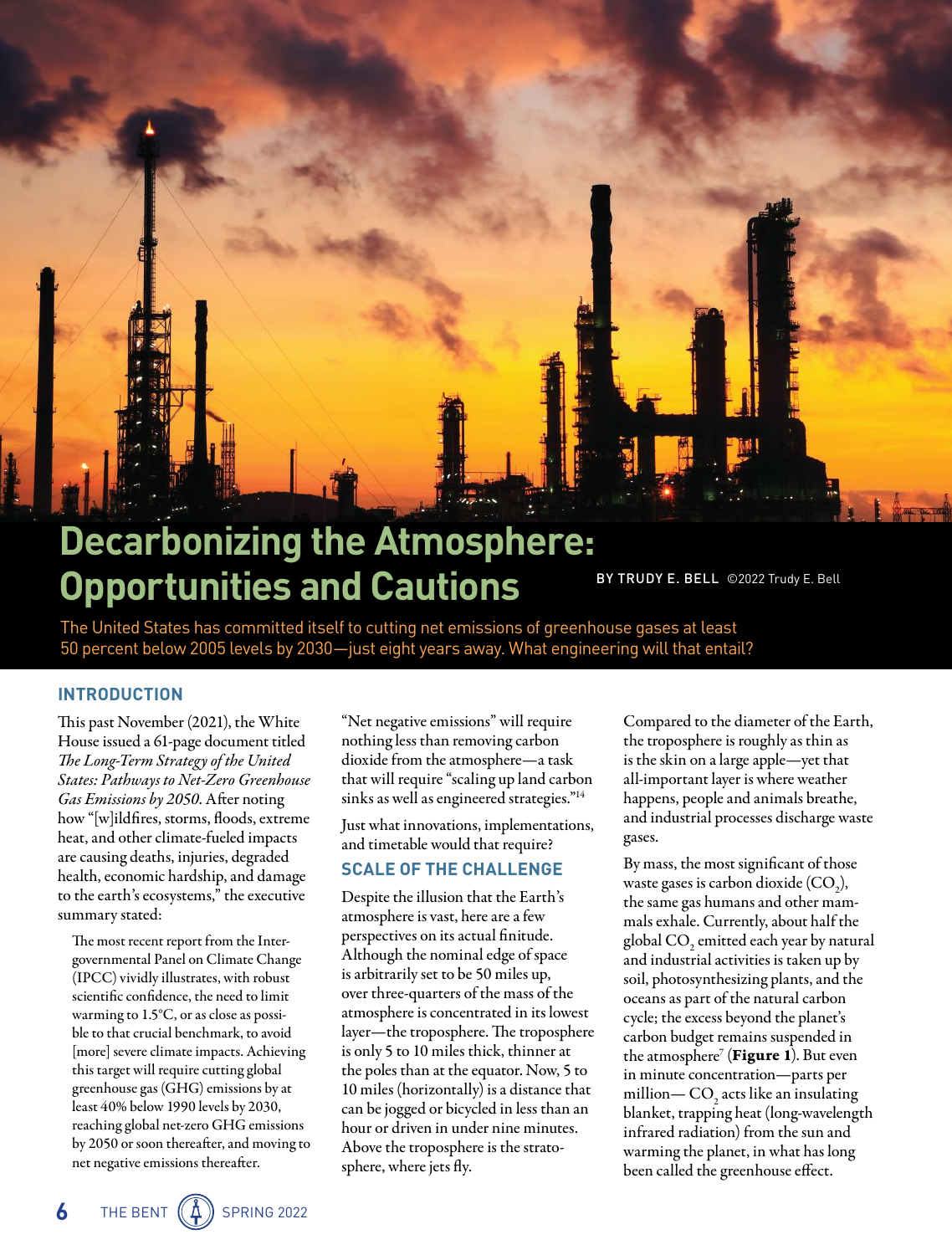Although the greenhouse effect originally enabled life to arise on Earth, the volume of CO<sub>2</sub>, emitted since pre-industrial times—roughly since the founding of the United States—has increasingly thrown off the balance of the planet's natural carbon cycle.11 Today, anthropogenic processes worldwide release CO<sub>2</sub> into the atmosphere at a prodigious rate: 35 to 40 gigatons (billions of metric tons, denoted GtCO<sub>2</sub>) *each year*, largely from combustion of fossil fuels (coal, oil, and natural gas).

For perspective on the physical scale of those emissions, data in  $GtCO<sub>2</sub>$ can be converted to their solid carbon equivalent (GtC) by multiplying by the fraction 12/44 (the ratio of their molecular weights). So, emissions of 40  $GtCO<sub>2</sub>$  would come to just under 11 Gt (10.9, to be more exact) of solid carbon emitted into the atmosphere *per year*; that much solid carbon would occupy a volume of about 11 cubic kilometers. (For detailed grounding on carbon dioxide and its atmospheric effects, see "Engineering Beyond Carbon: Pulling Answers Out of the Air," *The Bent*, Spring 2007.)

Such voluminous emissions are a big problem, because the excess  $\mathrm{CO}_2^{\vphantom{\dagger}}$  has a centuries-long residence time in the atmosphere. Thus, over the past 250+ years, analyses from tree rings and other sources reveal that  $\mathrm{CO}_2^+$  has been accumulating in the atmosphere at an ever-accelerating rate. It has risen from a concentration of about 280 parts per

million (ppm) in 1750 to 410 ppm today—more than half of that rise since the 1970s. Currently, it is continuing to accumulate at a rate of about 2.3 ppm per year.  $4,7,13$ 

 $\mathrm{CO}_2$  is not the only anthropogenic planet-warming gas. Another culprit is methane (CH<sub>4</sub>), the principal ingredient of natural gas; primary sources include enteric fermentation from livestock, natural gas systems, landfills, coal mining, and petroleum systems.4 Methane is some 25 times more powerful than  $\mathrm{CO}_2$ , meaning that the same warming effect as a given volume of  $\mathrm{CO}_\text{2}$  would be produced by only 1/25<sup>th</sup> that concentration of CH<sub>4</sub>. However, emitted CH<sub>4</sub> has a much shorter lifetime in the atmosphere: a decade or two. Nonetheless, it is crucial on immediate time scales, as it accounts for half the last century's 1°C rise in global surface temperature.14

Other powerful greenhouse gases notably nitrous oxide  $(N_2O)$ , sulfur dioxide  $(SO_2)$ , and fluorinated gases used for refrigerants and air conditioning—also contribute. But in the United States, most of the greenhouse gases emitted are  $\mathrm{CO}_\mathrm{_{2}}(80\,\mathrm{percent})$  and  $\mathrm{CH}_\mathrm{_{4}}$  $(10$  percent).<sup>12</sup>

Some 6.6  $\text{GtCO}_2$  of those global annual emissions originate from the U.S., second only to China; China emits about twice as much, but the U.S. tops the list for emissions per capita. Moreover, at the same time, a vast number of terrestrial ecosystems that naturally would have absorbed some 27 percent of that

carbon from the atmosphere have been lost "because of the clearing of forests, draining of wetlands, and the conversion of forests and grasslands to croplands and pastures."13

Today, according to the IPCC, "estimated anthropogenic global warming is currently increasing at 0.2°C…per decade due to past and ongoing emissions."8 At that rate, between 2030 and 2052, global mean surface temperature is likely to reach 1.5°C higher than it was in 1850-1900, depending on whether and what steps the United States and other countries take to reverse the trend. If nations make immediate and deep reductions in emissions and implement other strong mitigation measures before 2030, by 2100 global mean temperature could stabilize at around 1.8°C higher.

However, if by 2030—that's in just eight short years, folks—too little or nothing is done, and greenhouse gases continue to be emitted and to accumulate at the high rates of business as usual, computational climate models project that by 2100, global surface temperature could reach as high as 3.3°C to 5.7°C more, with concomitant catastrophic climate alterations worldwide. For perspective, noted the IPCC, "The last time global surface temperature was sustained at or above 2.5°C higher than in 1850–1900 was over 3 million years ago."7 Although 2100 sounds like an irrelevant sciencefiction–long time in the future, it is not: a child born today—if able to survive, that is—would celebrate a 78th birthday then.



# $\circledcirc$

Figure 1: Globally, humans are now releasing close to 40 gigatons (billion metric tons) of carbon dioxide (GtCO $_{2}$ ) per year into the atmosphere, of which only about half is being absorbed by natural carbon sinks; the excess remains in the atmosphere. Roughly 7 GtCO<sub>2</sub>/yr is emitted by the United States. Numbers shown are from 2018; they are larger today. Credit: Global Carbon Project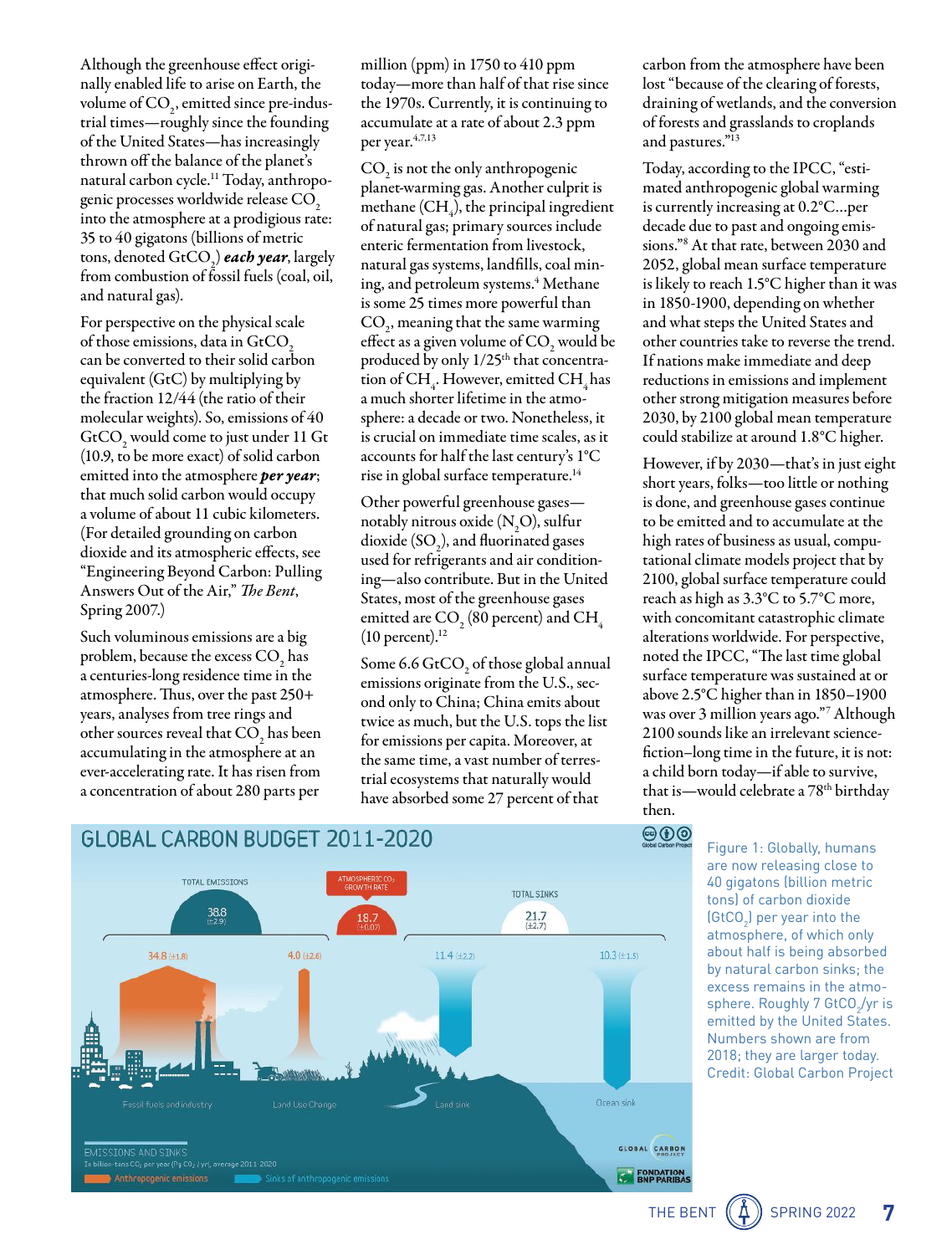# **AVOIDING EMITTING CARBON DIOXIDE**

At this stage, all strategies for reaching net-zero emissions by 2050—that is, a state where new greenhouse gas emissions from all sectors of the global economy are counterbalanced by natural and technological carbon dioxide removal (CDR)—will require two major steps, taken simultaneously. The first step and the only long-term solution—is to stop putting carbon into the atmosphere in the first place.

That means rapidly moving away from fossil fuels to zero-carbon sources of energy: renewable resources (e.g., solar photovoltaic, concentrated solar thermal, wind, geothermal, hydroelectric). Zero-carbon sources of energy would also include nuclear power.<sup>20</sup> All are proven technologies operating in commercial utilities, some for decades.

The other major step is itself twofold: a) actively capturing interim carbon emissions (from both  $\mathrm{CO}_2^{}$  and  $\mathrm{CH}_4^{}$ ) from existing fossil-fuel plants during the transition to zero-carbon sources, and b) actively removing built-up legacy carbon dioxide from the atmosphere.<sup>12,14</sup> Indeed, stated the U.S. National Academies of Sciences, Engineering, and Medicine, "NETs [negative emissions technologies] provide the only means to achieve deep (i.e., >100 ppm) emissions reductions, beyond the capacity of the natural sinks."13 Specifically, by midcentury, it will be necessary to subtract a good 10 GtCO $_{{}_2}$ /year from the atmosphere worldwide —more than the U.S. emits—and 20  $\text{GtCO}_2$  /year by 2100.<sup>11</sup>



For curbing methane emissions, known and existing options can be implemented quickly at comparatively low cost: what The World Bank characterizes as "low-hanging fruit."5 One unbelievably huge one is: eliminating profligate waste to increase energy efficiency and incidentally maximize profits.

In all too many oil fields, methane gas is treated as a waste product that is routinely and continuously vented or flared into the atmosphere (Figure 2). For nine years running, the United States has been one of the top gas flaring countries in the world—most recently, fourth after Russia, Iraq, and Iran.<sup>5</sup> Yet, lowcost (or even profitable) options already exist to detect and repair methane leaks to curb fugitive emissions from refineries and other oil and gas systems.<sup>14</sup>

If all the gas currently flared—i.e., wasted—worldwide were recovered for generating electricity, the annual potential has been estimated at 688 TWh,<sup>21</sup> or somewhere between the annual national power consumptions of Brazil and Japan. Thus, The World Bank has called upon the U.S. and other governments "to put gas flaring reduction front and center" and for oil-producing countries to "position it at the heart of their 'net-zero' and energy transition plans."5

There are also vast opportunities for retrofits and new technologies to attain efficiencies. In the U.S., the biggest source of greenhouse gas emissions is the tailpipes of millions of cars and trucks driven by internal combustion or diesel engines, followed by the smokestacks of

Figure 2: Unwanted methane, a powerful greenhouse gas, is routinely flared into the atmosphere in unconventional oil fields and other facilities across the U.S. and worldwide. The irony of such wholesale waste is that methane is the very product sought and monetized by drillers elsewhere, including in Ohio and Pennsylvania. Credit: Trudy E. Bell

Figure 3: Many engineering opportunities exist across the U.S. economy to deeply curtail the waste of energy and emission of greenhouse gases. Source: U.S. Environmental Protection Agency.

industry and electric power generating utilities (Figure 3). But another major source is the energy consumption by buildings, both commercial and residential, for always-on lights and electronic devices, hot water, heating, and air conditioning. Inadequate insulation in older buildings is also significant (see "Aggressive Engineering for Passive Houses," *The Bent*, Summer 2011).

# **CARBON DIOXIDE REMOVAL (CDR)**

Both natural and engineered strategies exist for removing carbon dioxide from the atmosphere. Some natural strategies are both proven and low-cost, and could be fielded immediately, well before 2030 (local, state, and federal politics willing). Essentially, they are land use and management practices to undo the decades-long human destruction of natural carbon sinks that absorb atmospheric  $\text{CO}_2$  through photosynthesis and sequester it in living plants or soils. A detailed discussion of natural strategies is beyond the scope of this article, but it has been estimated that depending on the total acreage of wetlands and shorelines restored, such practices have the technical potential to sequester 1 to 10  $\text{GtCO}_2/\text{year}$  in the U.S. alone.<sup>13</sup>

Of the 4 TWh of electricity the U.S. generated in 2020, a bit over 60 percent came from fossil fuels—natural gas accounting for two-thirds of that energy and coal for the rest.<sup>22</sup> A good share of those power plants, especially the natural gas plants, likely have many years of useful life ahead of them and are thus unlikely to be retired soon. So, the U.S. Department of Energy is focusing



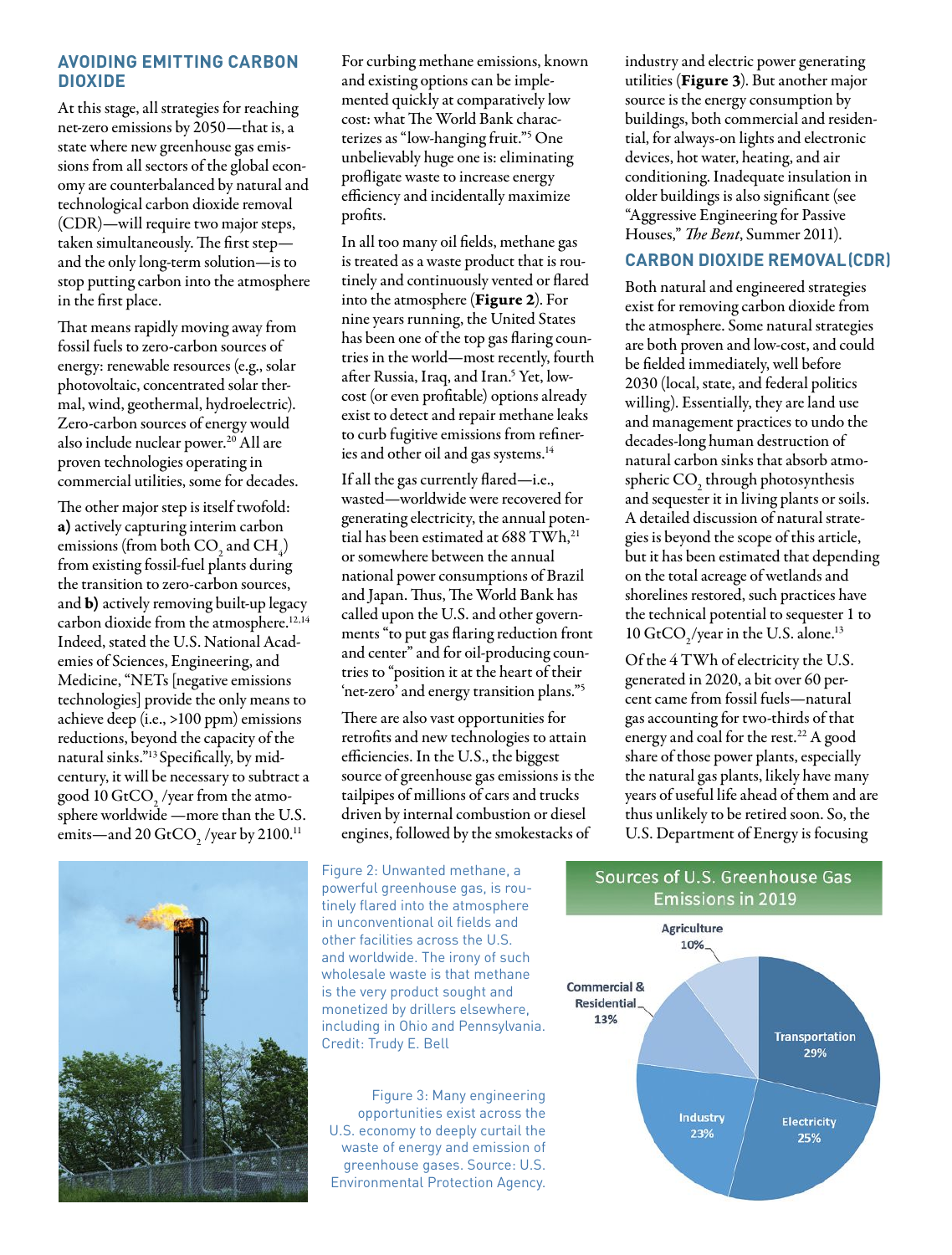

Figure 4: The U.S. Department of Energy's National Carbon Capture Center in Wilsonville, AL, has, for more than a decade, tested 60+ methods of capturing carbon dioxide from flue gases of fossil-fuel power plants as well as testing technologies for direct air capture. It is available to developers in the U.S. and other countries aiming to field pilot technologies with a goal of attaining commercial scale with net-zero greenhouse gas emissions. Credit: Southern Company

research on methods of removing  $CO<sub>2</sub>$ from post-combustion flue gases potentially useful also for the flue gases from steel manufacturers and other heavy industries reliant on fossil fuels. The goal is to find practical ways to retrofit existing facilities. The DOE is also researching technologies for pre-combustion CDR for fossil-fuel power plants still on the drawing board (**Figure 4**).

Among other things, the DOE is investigating solvents, sorbents, and membranes, plus some advanced novel approaches. Solvent-based techniques involve physical or chemical absorption of  $\mathrm{CO}_2$  into a liquid carrier; the absorption liquid is regenerated for reuse by increasing the temperature or reducing the pressure to break the  $CO_2$ -carrier bond and release the  $CO<sub>2</sub>$ . Today's amine-based systems have high capacity to absorb  $\mathrm{CO}_2$ , and a high tolerance for impurities in the flue gases, but also require high energy to regenerate the absorbent carrier. The search is on for solvents that require lower regeneration energy.

Sorbent-based CDR involves physical or

chemical adsorption (with a d) of  $CO<sub>2</sub>$ onto or into a solid, which can be similarly regenerated by raising temperature or reducing pressure to desorb (release) the CO<sub>2</sub>. Sorbent techniques are less well developed and have technical challenges under active research. Membranes use permeable or semi-permeable materials to separate CO<sub>2</sub> from flue gases, so the search is on for low-cost, durable membranes. Novel approaches include hybrid post-combustion systems as well as investigating cryogenic separation, electrochemical membranes, and other technologies.15

In contrast, pre-combustion CDR must be designed into prospective integrated gasification combined cycle (IGCC) power plants before they are built. In an IGCC plant, a carbon-based fuel (usually coal) is reacted with steam and oxygen under pressure to create a synthetic gaseous fuel ("syngas"), which consists mainly of molecular hydrogen  $(H_2)$ , carbon monoxide (CO), and CO<sub>2</sub>. The syngas is used to fuel a gas turbine generator to produce electricity.

In pre-combustion CDR, the  $\mathrm{CO}_2$  is

captured before the syngas goes to the gas turbine for combustion. Moreover, through what is called a water-gas-shift reaction, CO is converted into CO<sub>2</sub> and hydrogen is produced. Pre-combustion methods are more efficient than post-combustion methods because of the higher pressure of the syngas and the higher concentration of  $CO<sub>2</sub>$ .<sup>16</sup> The DOE's R&D efforts focus on developing advanced solvents, solid sorbents, and membrane systems for separating the  $H<sub>2</sub>$ and  $CO<sub>2</sub>$ , plus some advanced hybrid or novel approaches that do not themselves require intensive power.

# $\frac{1}{2}$ **SEQUESTERING THE CO<sub>2</sub> SAFELY**

All these systems, however, face a huge challenge: once you capture the  $CO<sub>2</sub>$ , what do you do with it? In theory, the gas can be compressed into a liquid for transportation either to an installation that has need of  $\mathrm{CO}_2$  as part of an industrial process (e.g., in making a product) an option often called carbon capture, utilization, and storage (CCUS). Alternatively, it could be injected deep underground, perhaps into a saltwater aquifer, for (hopefully permanent) sequestration.

However, compressing the gas is an energy-intensive process. And transportation could involve pipelines. Ordinary oil and gas pipelines are unsuitable because of the cryogenic requirements to keep the  $\mathrm{CO}_2$  liquefied. So, engineers may be faced with the possible necessity of designing or building a wholly new pipeline infrastructure around the country.

There are serious technical challenges. Colorless and odorless,  $CO<sub>2</sub>$  is an asphyxiation hazard both to humans and livestock, plus gasoline and dieselpowered vehicles require air to run. CO<sub>2</sub> is also heavier than air, so a leak could allow it to collect in hollows and valleys. Ultimately, it would end up back in the atmosphere at large, defeating the whole purpose of capturing it. Thus, there are significant concerns should a  $CO<sub>2</sub>$ pipeline (or disposal site) leak, as happened for the first time on February 22, 2020: a Denbury Resources  $\mathrm{CO}_2^{}$  pipeline ruptured half a mile from the village of Satartia, in Mississippi's rural Yazoo County, sending 45 people to hospitals and necessitating the evacuation of 300 more.<sup>2</sup>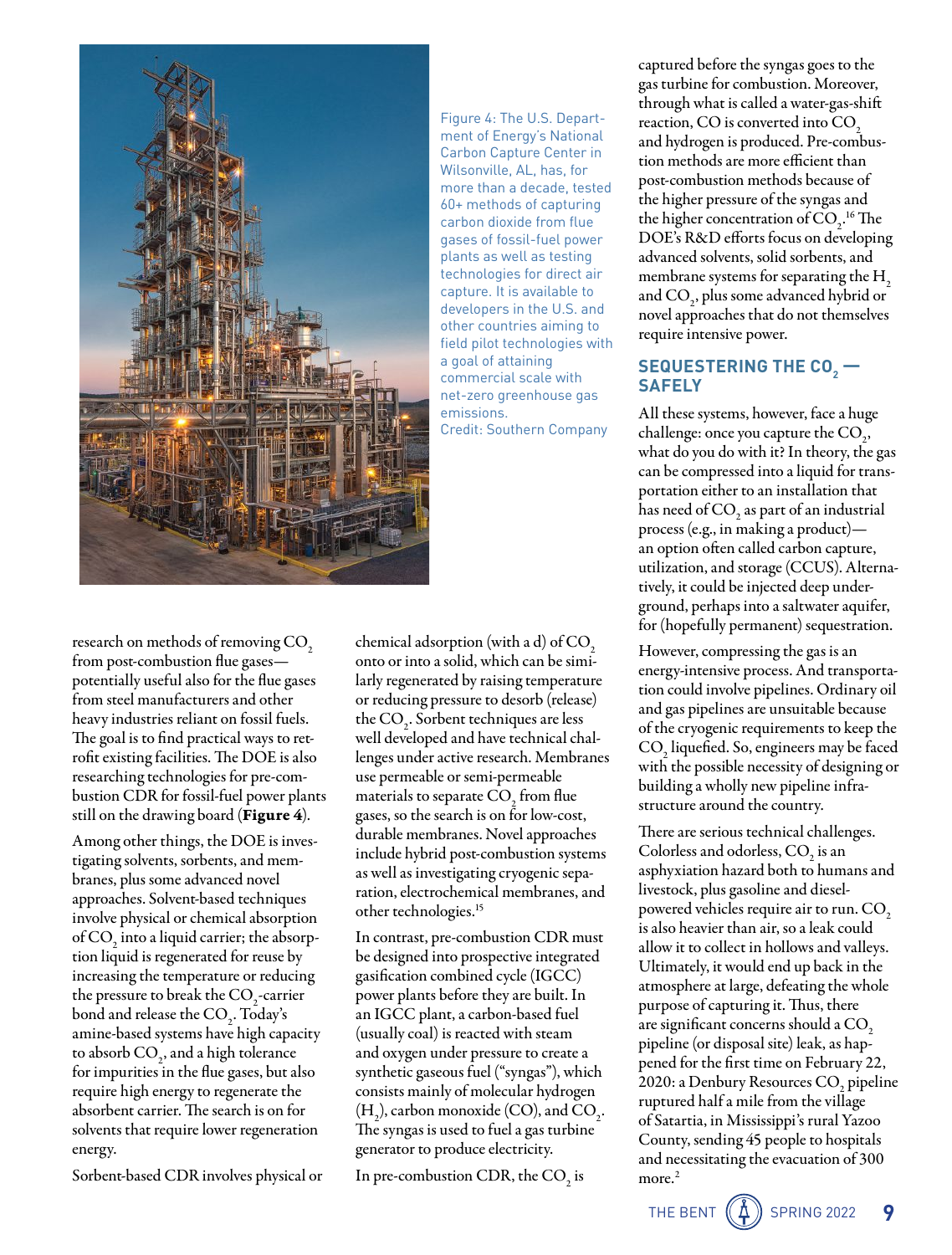# **VACUUMING THE AIR**

One category of negative emissions technologies that has captured the imaginations of policymakers and the general public, as well as engineers, is direct air capture (DAC): removing  $\mathrm{CO}_2^{\vphantom{\dagger}}$  from the ambient air. Air is constantly mixing everywhere around the planet, so anywhere worldwide has about the same 410 ppm concentration of  $\mathrm{CO}_2^{\scriptscriptstyle{-}}$ . Thus, a DAC facility could be located anywhere on the globe.

However, the concentration of CO<sub>2</sub> in ambient air is thousands of times more dilute than it is in flue gases, so monumental energy is required to draw in large enough volumes of air to treat. The process of heating a solvent or sorbent to release to  $\mathrm{CO}_2^{}$  is also power hungry, as are other phases of the process.

In 2020, two authors at RWTH Aachen University, Germany, published a life-cycle analysis of a hypothetical low-temperature solid sorbent DAC plant, from resources through construction, operation, and end of life. They concluded that placing such a plant on non-arable land in Iceland would be optimum, as the electricity there is from renewable geothermal and the  $CO<sub>2</sub>$ can be stored nearby underground (virtually eliminating the need for pipelines) in the safest possible way: as a solid. 3

To that end, last September (2021) the firm Climeworks from Zurich, Switzerland, inaugurated what they hailed as the largest commercial DAC facility in the world in Hellisheiði, Iceland. Called Orca, the Icelandic word for "energy," it is capable of annually removing 4,000 tons of  $CO_2$  from ambient air. That is, of course, minuscule compared to the magnitude of the need: 250,000 DAC facilities the size of Orca would be needed to remove just 1  $\rm GtCO_{2}$  per year. But the facility is of a modular design that is intended to be readily scaled up to any desired size (Figures 5).

# **IS IT ENOUGH? GLOBAL WARNINGS**

In 2016, many of the world's nations adopted Article 2 of the United Nations Framework Convention on Climate Change (UNFCCC) Paris agreement to limit total warming below 2°C, with an aspirational target of 1.5°C. At this late date, however, National Academies





Figures 5: Beginning operation in September 2021, the Orca direct air capture (DAC) facility (above) in Iceland is powered by a nearby geothermal generating plant. Orca is constructed with eight modular units, each about the size of a shipping container, stacked two high. Each unit has a dozen giant fans (facing away from the viewer) that draw in ambient air, which passes over a sorbent filter that traps CO $_2^{\vphantom{\dagger}}$  . Once the filter is saturated, the unit heats the sorbent to the boiling point of water to release the separated  $\mathsf{CO}_{2^{\prime}}$  which is piped to a connecting building. There it is mixed with water (27 tons of water per ton of  ${\sf CO}_2$ ); the resulting carbonated water then is piped about a quarter mile where it is injected deep into the Earth. Underground, it chemically reacts with Iceland's abundant basalts to produce carbonate minerals (left), permanently trapping the CO $_{\textrm{\tiny{2}}}$  over about two years. Credit: Climeworks

observed that even holding warming to 2°C is "exceedingly challenging."13

In fact, as early as 2018, the IPCC noted that nations' pledged reductions in the Paris agreement were not enough to achieve what is needed. Indeed, "[p]athways reflecting current nationally stated mitigation ambition until 2030 are broadly consistent with cost-effective pathways that result in a global warming of about 3°C by 2100, with warming continuing afterwards. …*The lower the emissions in 2030, the lower the challenge in limiting global warming* to 1.5°C after 2030 with no or limited overshoot"(italics added).8

In April 2020, the European openaccess journal *Frontiers in Climate* published a special multi-author issue on the role of negative emission technologies in addressing climate goals. The overall conclusion was that "the era of unabated  $\mathrm{CO}_2$  emission to the atmosphere must end, and we are now called upon to implement a rapid transition to net-zero

greenhouse gas emissions."23 It is crucial, however, that NETs not be viewed as a replacement for reductions in emissions, but as an additional means for accelerating reductions, including reductions of legacy emissions. Yet, already there is evidence of "efforts and suggestions [bv fossil fuel interests] to use NETs to sustain fossil fuel use."23

It will also be imperative to minimize energy-intensive applications, or at least not power them with fossil fuels. One example is massively multiplayer online computer gaming, although nationwide and global numbers are elusive.9 A more quantified example is the rapidly growing energy consumption of blockchain applications such as cryptocurrency mining (especially when using Proofof-Work),<sup>10,18</sup> and non-fungible tokens (NFTs) embraced by the digital art world as a means of certifying authenticity.<sup>1</sup>

As of mid-December 2021, an online tool from the Cambridge (University)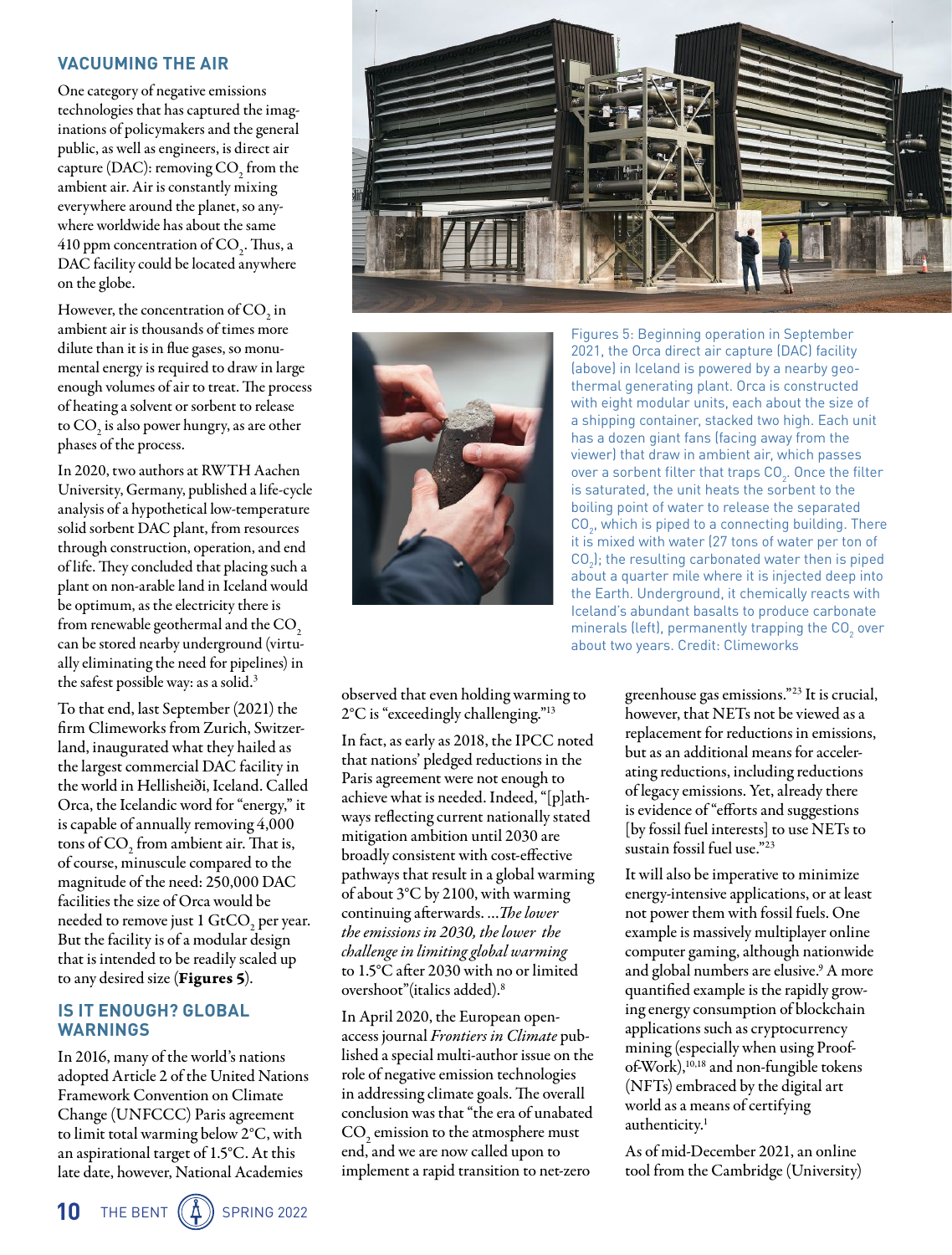Centre for Alternative Finance calculated that the energy consumed annually worldwide by just the single biggest cryptocurrency Bitcoin was just under 128 TWh, surpassing the entire annual energy consumption of whole countries, including Norway and Argentina (Figure 6).21 Moreover, that power consumption and concomitant carbon footprint are increasing apace.

# **'HARSH ARITHMETIC'**

The magnitude of the challenge and urgency to head off the worst of climate change has become so great that the National Academies has recommended research into large-scale moderate- to high-risk approaches to increase how much  $\text{CO}_2^{\text{}}$  the oceans can absorb. The oceans cover 70 percent of the planet and already absorb about a quarter of annual CO<sub>2</sub> emissions, at the expense of becoming both more acidic and warmer —consequences that, among other things, have impaired the ability of shell fish to form shells, bleached coral reefs, and contributed to the worldwide rise of sea levels. Warmer water is also less able to absorb  $\mathrm{CO}_2^{}$  than colder water.

In addition to various biological approaches to altering seawater chemistry, the National Academies identified possible engineering methods to make the oceans colder and more alkaline, as well as to sequester the  $CO<sub>2</sub>$ . Possible technologies include means for mining, pulverizing, dispersing, and dissolving natural silicate and carbonate materials across the oceans, vertically transporting  $CO_2$ -rich waters to great depths as well as augmenting the upwelling of cold water from the depths, and electrochemical means of increasing alkalinity and/or stripping the gas from seawater for undersea sequestration.<sup>11</sup>

However, *Frontiers in Climate* cautioned that "an unsettling gap" exists between model scenarios of the potential of carbon dioxide removal technologies and their practical use at a global scale, requiring intensive research.<sup>23</sup> Also lacking is full understanding of possible unintended consequences of such planet-wide alterations. And common to all forms of CDR "is the requirement to track the  $\mathrm{CO}_2^{}$  along the value chain in both space and time."23 That would entail rigorous accounting and verification of both emissions and

removals, all the way from the mining of raw materials and manufacture of parts through consumer use and end-of-life disposal.

For example, hydrogen-powered vehicles have been hailed as zero-carbon—and that may be true for "green" hydrogen derived from the electrolysis of water powered from a zero-carbon fuel. But today, most hydrogen is produced from fossil fuels, notably through steam methane reforming (SMR) from natural gas. A relatively new concept is "blue" hydrogen produced by SMR with carbon capture and storage; however, recent computational modeling reveals that the production of "blue hydrogen has emissions as large as or larger than natural gas used for heat."6

Similarly, the current widespread move to all-electric vehicles will reduce overall CO2 emissions *only if* the recharging stations are connected to power plants using zero-carbon sources—otherwise, they just create greater demand for fossil fuels. It will also be important to account for  $\mathrm{CO}_2$  emissions (not to mention other unintended environmental consequences) generated by the large-scale mining and processing of the

# Continues on page 41.

Figure 6: "Mining" operations worldwide for Bitcoin, the largest of the cryptocurrencies, consumes more power annually than is used by many entire nations, and is steadily increasing. Chart represents a snapshot as of December 11, 2021, plotting data from the Cambridge Bitcoin Electricity Consumption Index, University of Cambridge. Credit: Trudy E. Bell